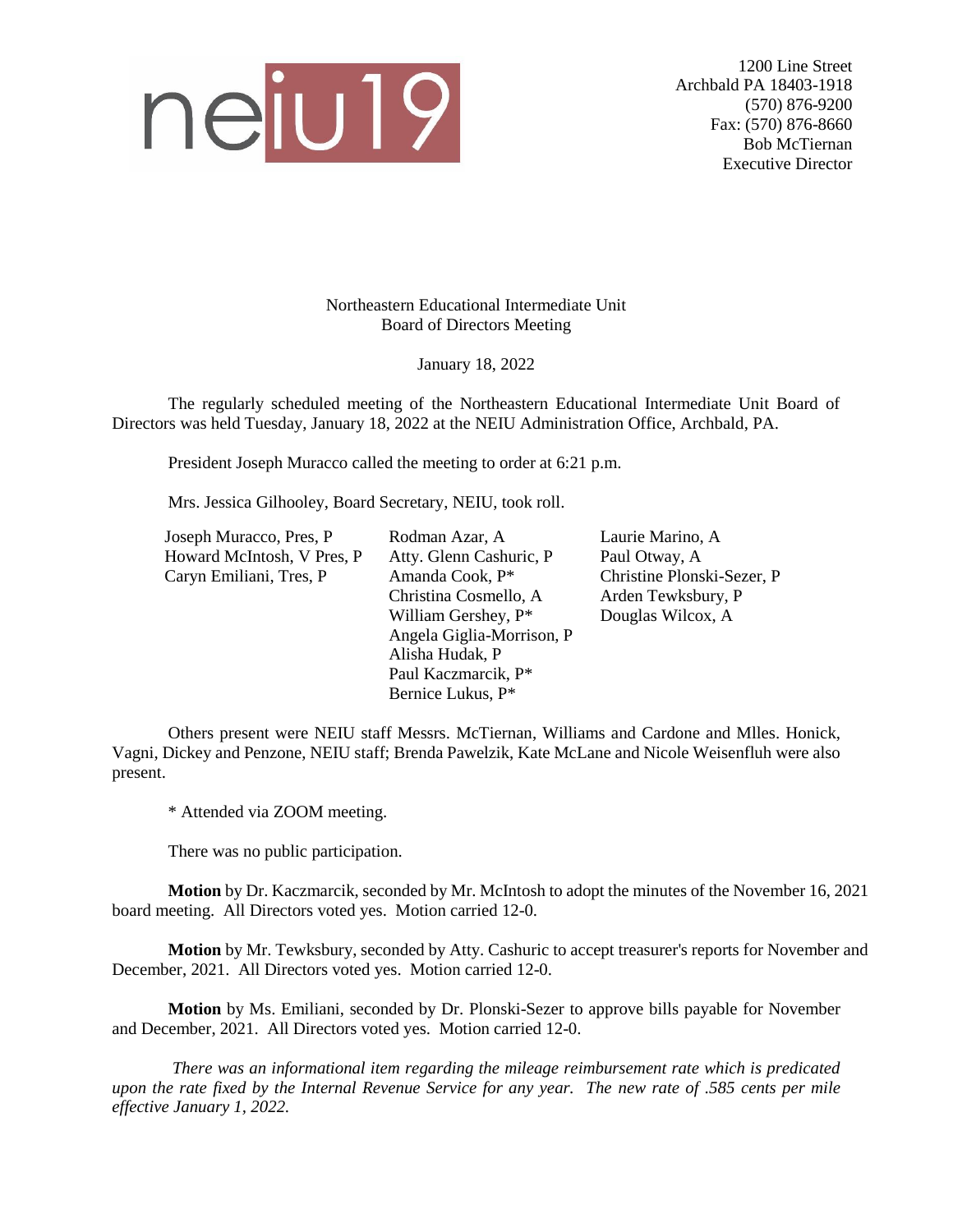*There was an informational item regarding four Board seats expiring on June 30, 2022 and letters being sent to affected school districts.*

**Motion** by Ms. Emiliani, seconded by Mr. McIntosh, to approve **Motions 2 through 10** and holding out **Motion 1**.

**Motion 2** to approve a one year maintenance agreement *(Exhibit 2)* with PLD Associates, Inc. in the amount of \$2,176.00.

**Motion 3** to approve a contract proposal *(Exhibit 3)* between NEIU and KBA Engineering, p.c. for the design and construction management of an elevator at the NEIU Learning Campus, Pine Street, Dunmore not to exceed \$30,000.00.

**Motion 4** to approve an agreement *(Exhibit 4)* with TOPP Business Solutions for the leasing of 5 Ricoh office copiers for the NEIU as well as a Canon digital press for the NEIU Printshop for a monthly lease/support \$2,669.66.

**Motion 5** to approve a contract *(Exhibit 5)* with Blazerworks at a rate of \$36/hr. for paraprofessional services as indicated:

> Early Intervention not to exceed 30 hrs./wk. effective 1/18/2022 through 2/18/2022 month to month

**Motion 6** to approve a contract *(Exhibit 6)* with Yoga West (Kelly Evans) to implement a yoga program at the NEIU Learning Campus for the remainder of the 2021-2022 school year as indicated:

\$325/day not to exceed \$5,525.00

**Motion 7** to approve the following employee requests as indicated:

A. Requests for Leave:

| <b>Employee</b><br>Nicole<br><b>Stefanowicz</b> | Position<br>Staff<br>Accountant | Type of Leave<br>FMLA<br>(uncompensated portion begins 02/07/2022) | <b>Effective Date</b><br>$01/03/2022 - 3/25/2022$ |
|-------------------------------------------------|---------------------------------|--------------------------------------------------------------------|---------------------------------------------------|
| Jennifer                                        | <b>Act 89</b>                   | <b>FMLA</b>                                                        | 11/22/2021 - 11/22/2022                           |
| Hudak                                           | Teacher                         | (Intermittent)                                                     |                                                   |

**Motion 8** to approve the following nominees as indicated:

A. Part-Time Nominees:

| Name<br>Chloe<br>Laboranti | Position<br>Substitute<br>Maintenance | <b>Salary</b><br>\$12.50/hr. | <b>Effective Date</b><br>12/10/2021 |
|----------------------------|---------------------------------------|------------------------------|-------------------------------------|
| Roseann<br>Constantini     | Clerical                              | \$18,750<br>(prorated)       | 01/19/2022                          |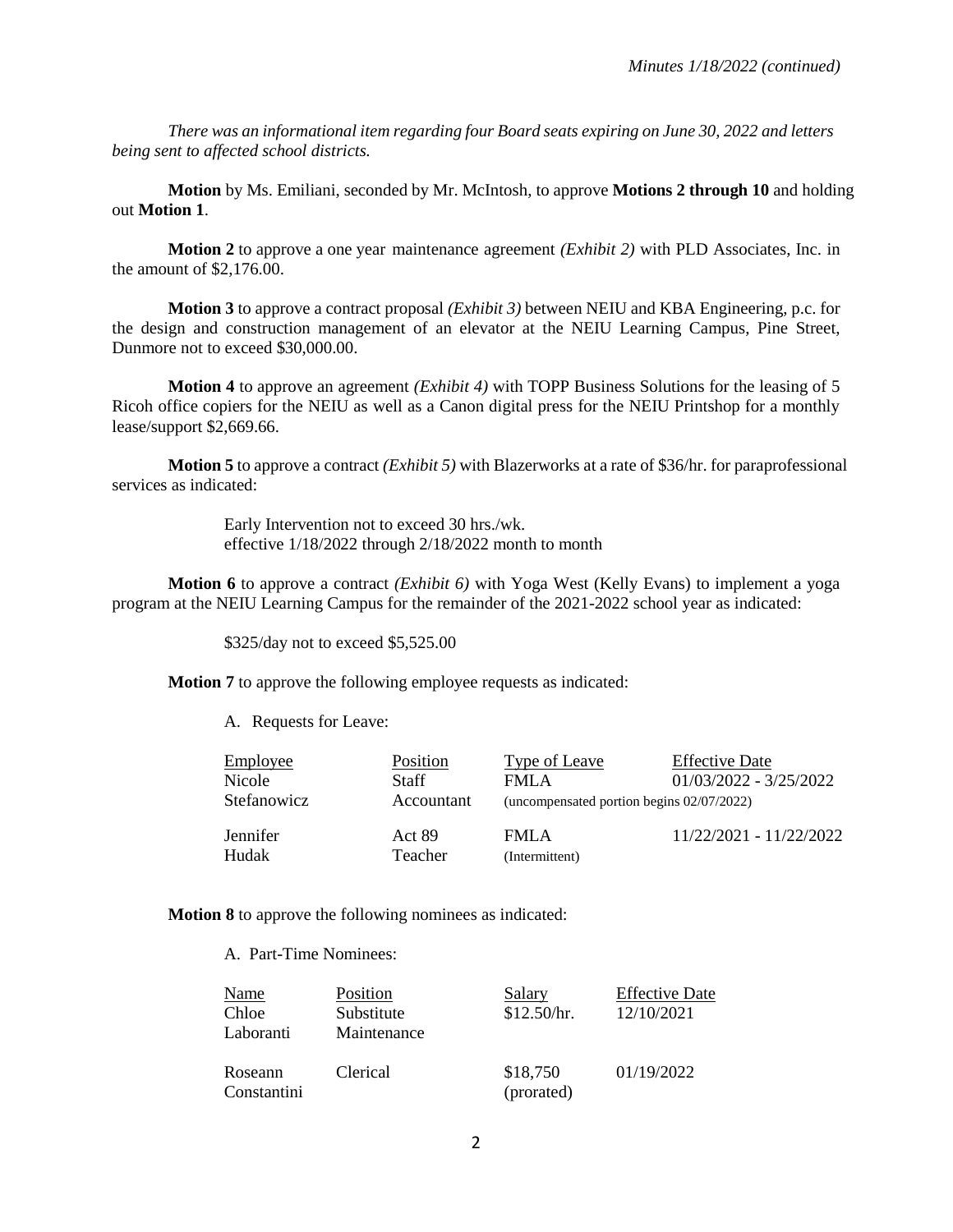## **Motion 8 (continued)**

| <b>B.</b> Full-Time Nominees: |                              |       |                |                                                     |
|-------------------------------|------------------------------|-------|----------------|-----------------------------------------------------|
| Name                          | Position                     | Step  | Salary         | <b>Effective Dates</b>                              |
| Emily                         | Teacher                      |       | \$14,140       | 01/04/2022                                          |
| Phillips                      | Assistant-EI                 |       | (prorated)     |                                                     |
| Julie                         | Teacher Assistant            |       | \$14,140       | 01/19/2022                                          |
| Petrucci                      | Teacher                      |       | (prorated)     |                                                     |
| Julie                         | School Age                   | $T-1$ | \$47,075       | TBA                                                 |
| Petrucci                      | Teacher                      |       | (prorated)     | (pending school district release and certification) |
| Allison                       | School Age                   |       | T2A-1 \$51,725 | 02/08/2022                                          |
| Mackey                        | Teacher                      |       | (prorated)     |                                                     |
| Christopher                   | Principal/                   |       | \$88,000       | <b>TBA</b>                                          |
| Gentilezza                    | <b>Instructional Advisor</b> |       | (prorated)     | (pending clearances)                                |

## **Motion 9** to approve status changes for the following employees as indicated:

|           | Prior                       | <b>Status</b>                 |               |                       |
|-----------|-----------------------------|-------------------------------|---------------|-----------------------|
| Employee  | Position                    | Change                        | <b>Salary</b> | <b>Effective Date</b> |
| Brenda    | EI Teacher Assistant        | <b>SA Crisis Intervention</b> | \$24,429      | 01/03/2022            |
| Pawelzik  | LC Chestnut St.             | Specialist - LC Dunmore       | (prorated)    |                       |
| Lisa      | EI Teacher Assistant        | <b>SA Crisis Intervention</b> | \$23,750      | 12/22/2021            |
| Rovinsky  | LC Line St.                 | $Specialist - LC$ Dunmore     | (prorated)    |                       |
| Paul      | EI Teacher Assistant        | <b>SA Crisis Intervention</b> | \$24,225      | 01/03/2022            |
| Layton    | Joines Building             | Specialist – LC Dunmore       | (prorated)    |                       |
|           |                             |                               |               |                       |
| Laura     | <b>SA Teacher Assistant</b> | EI Teacher Assistant          | no change in  | 01/04/2022            |
| Kaczmarek | LC Dunmore                  | LC Chestnut St.               | compensation  |                       |
| Maureen   | <b>SA Teacher Assistant</b> | EI Teacher Assistant          | no change in  | 01/04/2022            |
| Kresge    | LC Dunmore                  | LC Line St.                   | compensation  |                       |
| Gena      | School Age                  | Training and                  | \$86,347      | 01/03/2022            |
| Bensinger | Supervisor                  | Consultation                  | (pro-rated)   |                       |
|           |                             | (10 month position)           |               |                       |

**Motion 10** to approve an independent contractor agreement *(Exhibit 7)* with Debra M. Kriete for E-Rate Legal and Consulting Services.

Roll call vote for **Consent Block Motion 2-10** holding out **Motion 1:** Mr. Muracco, yes**;** Mr. McIntosh, yes; Ms. Emiliani, yes; Mr. Tewksbury, yes; Dr. Plonski-Sezer, yes; Ms. Lukus, yes; Dr. Kaczmarcik, yes; Ms. Hudak, yes; Ms. Giglia-Morrison, yes; Mr. Gershey, yes; Ms. Cook, yes; Atty. Cashuric, yes.